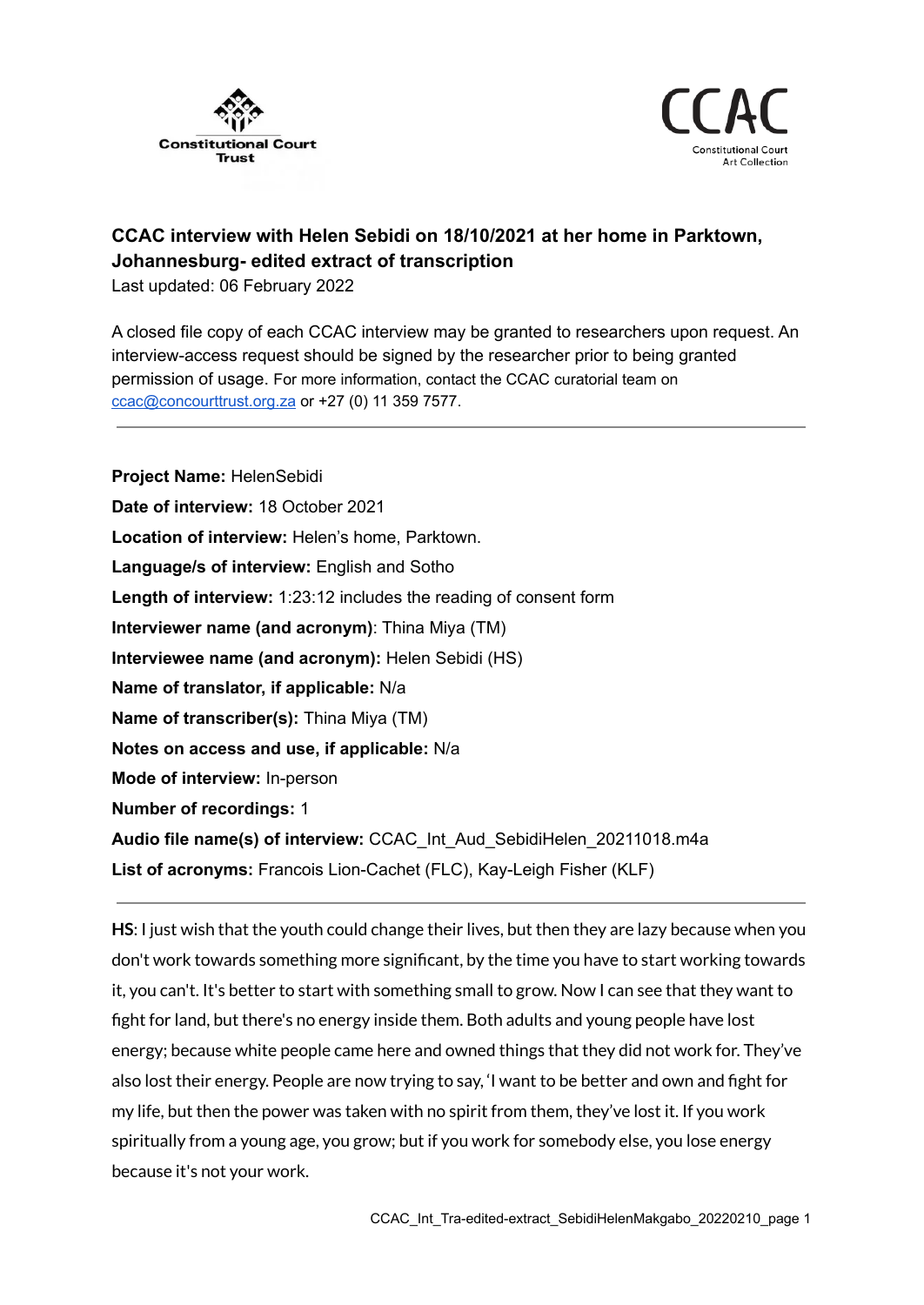



**NTM:** That's interesting.

**FLC**: It's true.

**NTM**: Before you go too far, can I just show you our consent form? And then the interview questions. Are you comfortable with us interviewing you in English? Or in Zulu? Or do you want to mix both? This is the consent form. Please confirm If you consent to interview and record you and take pictures with you.

**HS:** Can I ask, what is the interview for?

**NTM:** So we work for the Constitutional Court Trust, the custodian of the Constitutional Court Art Collection. We conduct interviews with artists that are represented in the CCAC. And as a person who knows the CCAC. This is an order to get information on how, when and why the artworks were made and collected. So then we use the.

**FLC:** [refers to the questionnaire] It printed upside down, sorry, we're struggling with our printer.

**HS:** Hmmm, I wanted to see...

**NTM:** Yes, we use the information for collection management, collection diversity study purposes, exhibition displays, references and promotional use.

**HS:** This is my print, hey?

**NTM:** Yes, that's your print, that's the one we want to ask you about.

**HS:** You only have this one in the collection?

**NTM:** Currently, yes. So if you grant us consent to interview you, record you, take photographs of you, then you may sign here. We will send you a copy of the transcript once we're done so that you have it, or we'll probably have to print it and bring it here.

**FLC:** Yes, either way.

**HS:** So it is just to keep it for this work?

**NTM:** For the Constitutional Court Trust, Yes

**HS:** So these are the questions?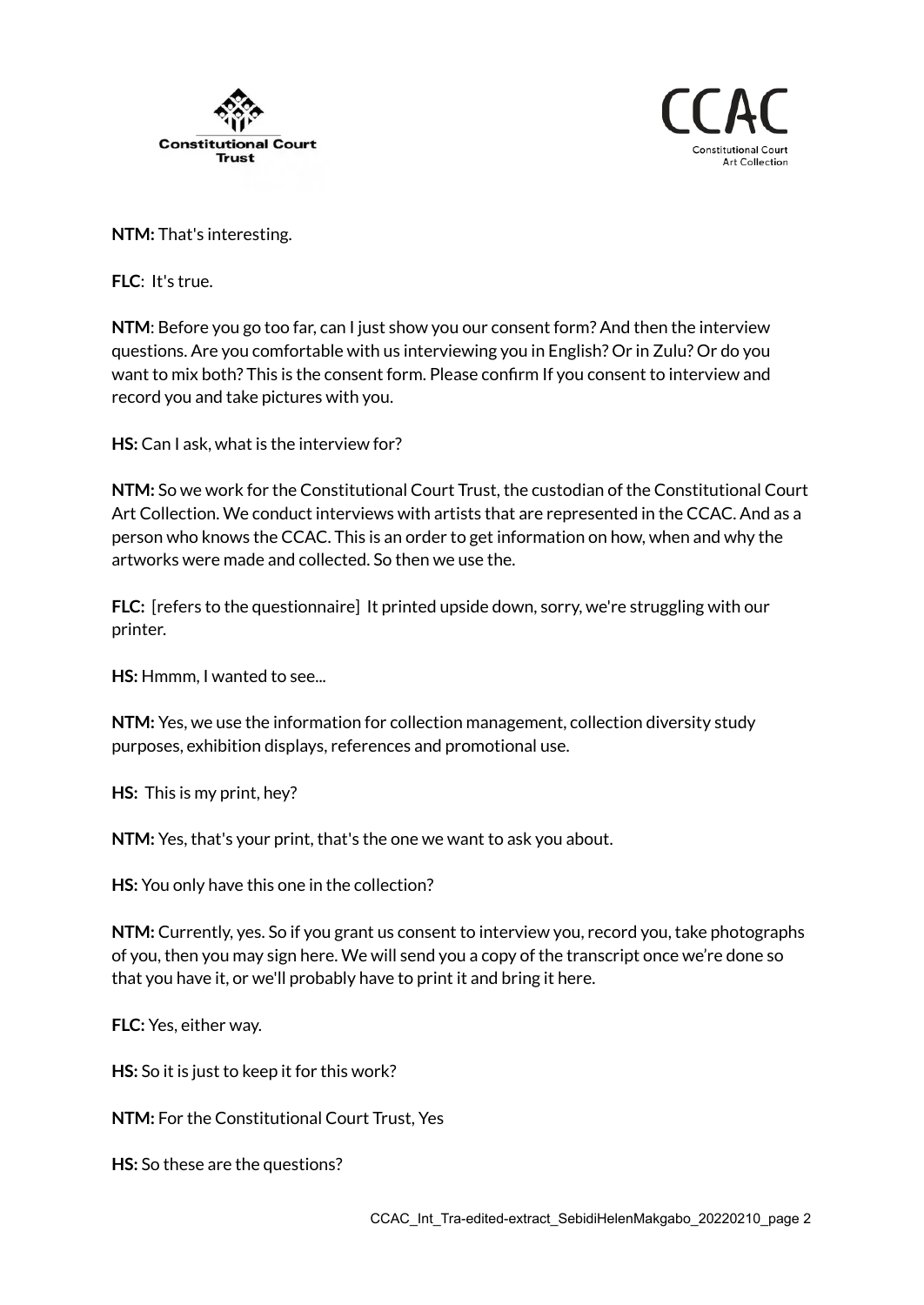



NTM: Yes, the questions we'd like to ask you.

**HS:** Oh, I read slowly.

**NTM:** It's okay, I'll read them out... Cool, I'll start. Have you ever visited the Constitutional Court or Constitution Hill?

**HS:** Yes, I did. We were there when the Constitutional Court started, although I don't know what we were doing. I think we kept going back to the Constitutional Court for quite some time. Since then, I have never gone back again.

**FLC:** What do you think about the Constitutional Court building?

**HS:** Well, I think that's how things go. I don't have an opinion because whatever goes right is fine [giggles]. I don't look at buildings because the architecture in our country has not been taken care of. All the architecture has demolished our brains because it came from far away; we don't have our architecture used.

**NTM:** So the court itself, I wish I could show it to you. The concept theme used to design the court building is justice under a tree. So the concept was drawn from a print by Sandile Goje titled *Making Democracy Work*. When you enter the court, it imitates, you know, a canopy of leaves at the top and tree trunks at the bottom. It's as though Justice is being dispersed under a tree, similar to how in African cultures, Like how justice is dispersed under a tree. It's a similar thing just inside a building. So I think the whole notion of the court was trying to draw from an African's sense of belonging.

**HS:** Things must go well in the Constitutional Court instead of using horrible stuff. African knowledge is not used, and for me, the country's blowing up to pieces. Suppose the Constitution had started traditionally, within African grounds. I think we would have had more improvement now. You can't take anybody's bone from outside and want to eat it here. So for me, the African knowledge system would have been done researching and working with the traditional leaders.

People were taken to come and build the town. After they've made it, they would always give back the keys. So those things hurt because nothing is going well, and nothing will go well. I think the creator did something, knowing that he'd make them meet one day and ensure communication was in-between. It's challenging to say, some things will go right because if you come to lead in the country, you've got to learn from the country itself. There are laws in place. We have our own ten commandments, and we're pretty proud of it. We feel proud of it. It's just the same with the ten commandments from Europe. It's even more potent, but because it's not used in our current system.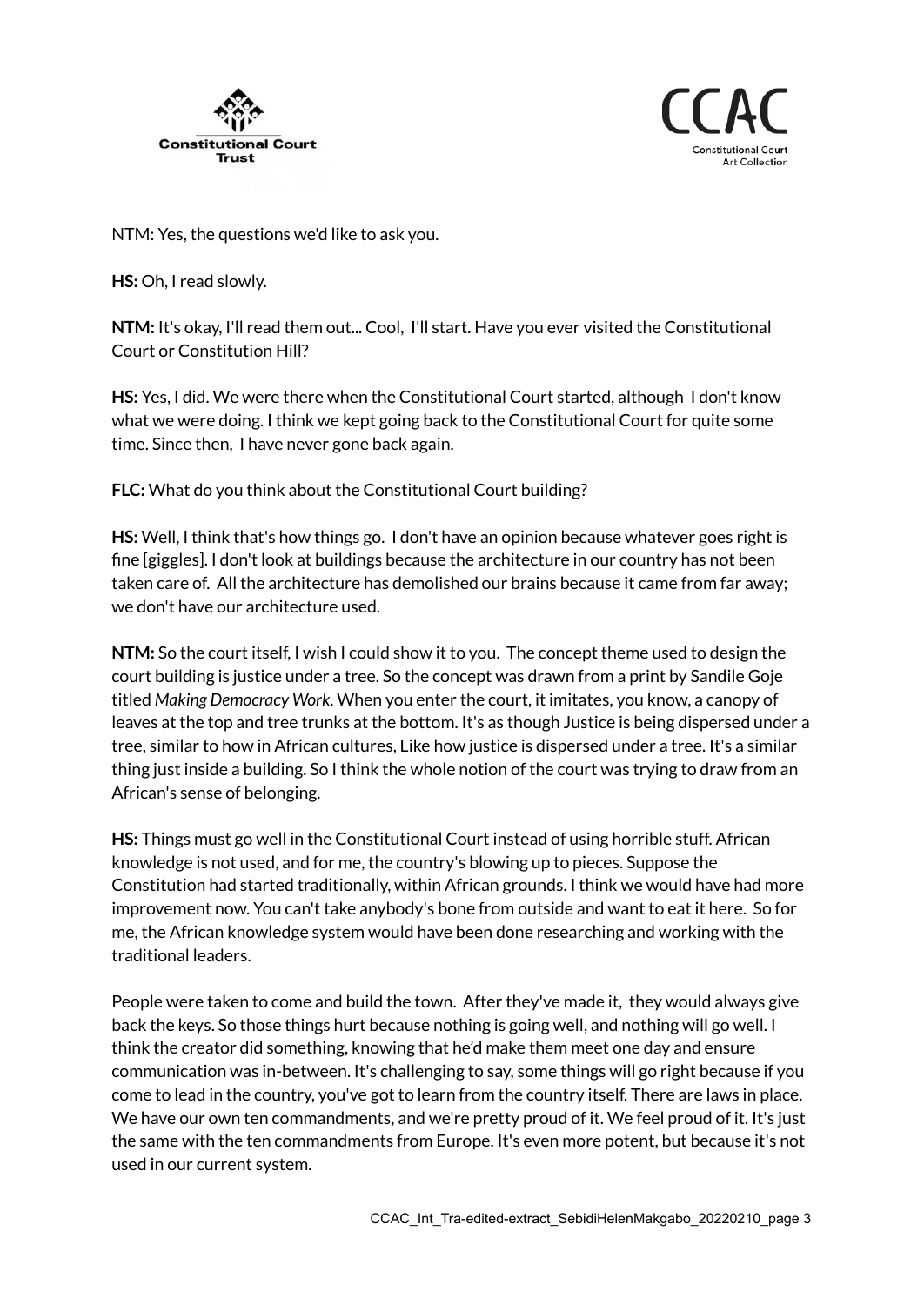



**HS:** Young people drink alcohol, whereas they weren't allowed to drink liquor until they were married and had their first child. A person would then be given liquor as an honour for their manhood. Now young people can drink alcohol as long as they're above 18; what is 18? Smoking. Our people did not smoke. Dagga was only smoked when we were praying. Only when you're old would you be able to smoke dagga. Right now, they legalised dagga to be smoked every day. They don't know what they're doing, and I don't think they understand. All these laws have made us proud. Sex, we were not allowed to have sex before we understood why we were alive; and what work we should carry. We weren't introduced to any sex.

You can get mad at these things because you can tell someone who came with these laws about our tradition or where we come from, but they do not want to ask you or decide how to cope with you. And children- the parents don't own children anymore because those laws do not work for their children. When they try to tell their children the changes, you know, it's old fashioned. But when problems come, it goes to the service. Respect has been made from long ago that you are a child forever. When you are young, The older person is your sister or brother, but you have to respect this person for life. When you have parents, you have a parent you have to appreciate even your community's adults are your parents, and you are their child forever. Now you don't know what made things change. There's no respect, so these things are entirely frustrating because they don't involve those who care about these changes.

Children are given a lot of money for the sake of it, but what is money? You can't keep on saying I'm paying a person by money. You have to see how money can change you too. You must have a considerable understanding of yourself before thinking of money. You have to question the existence of money; why does it come to us? Money is a person. It's a man-made thing. And it's made every day. How do you cope with that?

**NTM:** I hear you. I'll move on to the next question because we will talk about money. There's a question about money which I'll ask later on, so I don't want you to give us all the answers. How did you become a printmaker? And what was your experience working with the Artist Proof Studios?

**HS:** I became a printmaker when I felt... you see we when we were young, experienced different artforms and were not limited. My experience with printmaking is for self-expression, changing where I'm sitting after painting, and telling myself to see something new in my life and communicate with other people in printmaking studios; because, as a painter, you have to be alone. Concentration is core; you must be alone, but it's like opening up freedom for communication and movement when you get to printmaking. Yes, because it has different techniques, and it sometimes surprises me.

**NTM:** I've never thought about printmaking. In that way, it's communicative art.

**HS**: Communication and also printmaking presses are made to cleanse you. You know, with the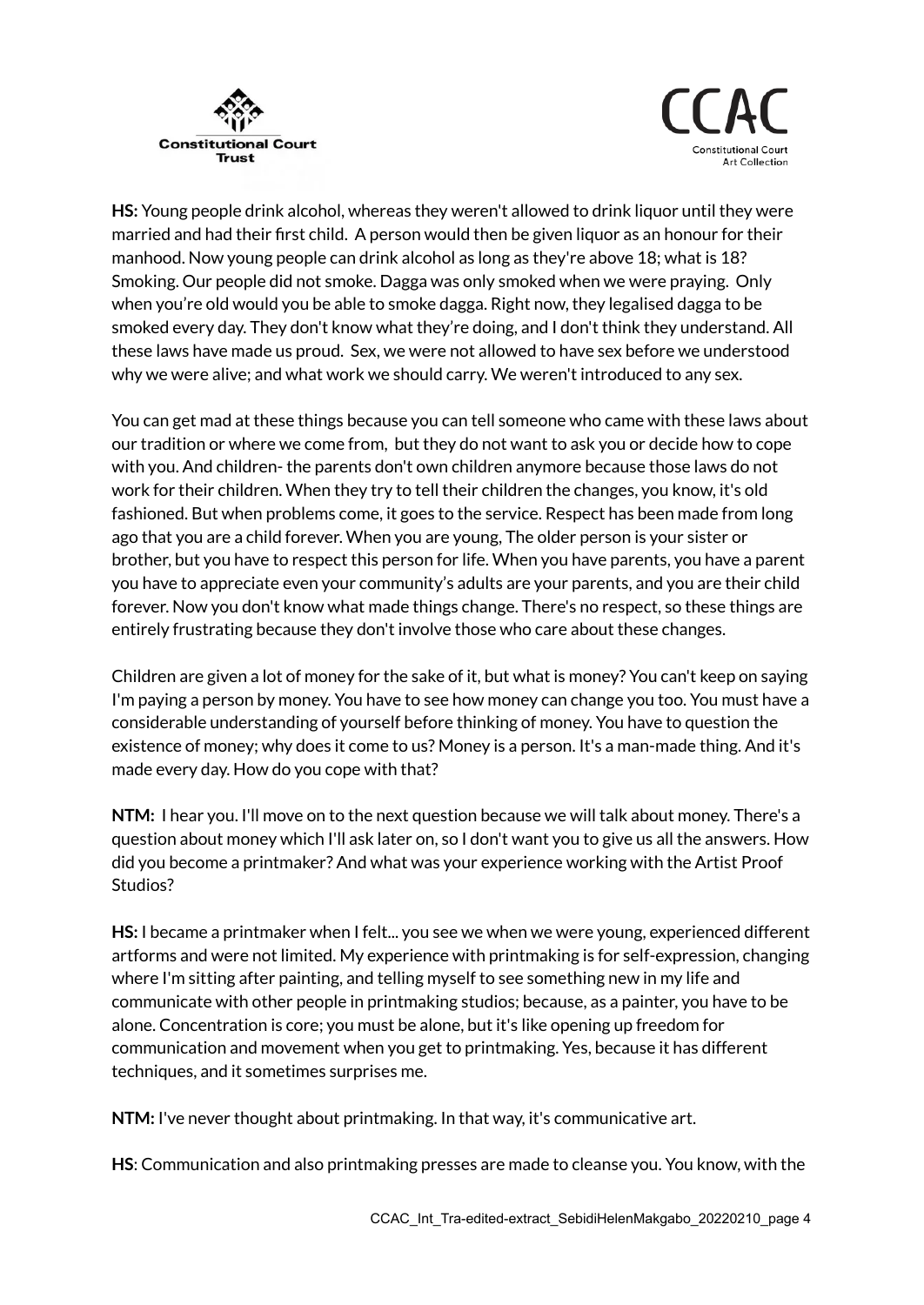



stress you get from art life, which is a family thing. Problems and depression from the families, from your life, but when you get mixed with other people and communicate, surprises are made onto the print because you see things differently and think about how you didn't know it would happen like this. Look at how beautiful it is, you know? So it changes you. Your hope gives it much more expression that something moves out, so it heals. It's like a healing process.

**FLC:** It's beautiful.

**KLF:** What has been your favourite printmaking medium to work with?

**HS:** I think they're all my favourite, but I quite like etching. I love Silk screening, but many materials are needed for it. So, when starting printmaking, you cannot be a painter at the same time due to the amount of material required. That is why we have to go so far to do printmaking because there is a lot of equipment needed.

**FLC:** How was working at artists plus studios for you?

**HS:** It was beautiful. I enjoyed it, and now I cannot go anymore because of my injury. I got injured, and it was challenging for me to move around my place. All my plates are burnt, I still have to start afresh, and I'm old now, and I can't move like youngsters anymore.

**NTM:** Can you speak about how you came to be part of the *30 yearsin Soweto: From Resistance to Leadership* portfolio of which this print, *Elders Gift*, forms a part?

**HS:** What is it? Soweto?

**NTM:** The *30 yearsin Soweto: From Resistance to Leadership* portfolio. When Bongi, Charles Nkosi, Vincent Baloyi and the like form this portfolio? Can you talk about your experience of it?

**FLC:** It was 30 years after 1976 in Soweto, that was the theme

**HS:** Oh, this was 30 years after 1976?

**FLC:** Yes.

**HS:** When we did that portfolio?

**NTM:** Yes. How was it?

**HS:** Is that where the print comes from? **FLC:** Yes, that's where it comes from; It forms part of the portfolio?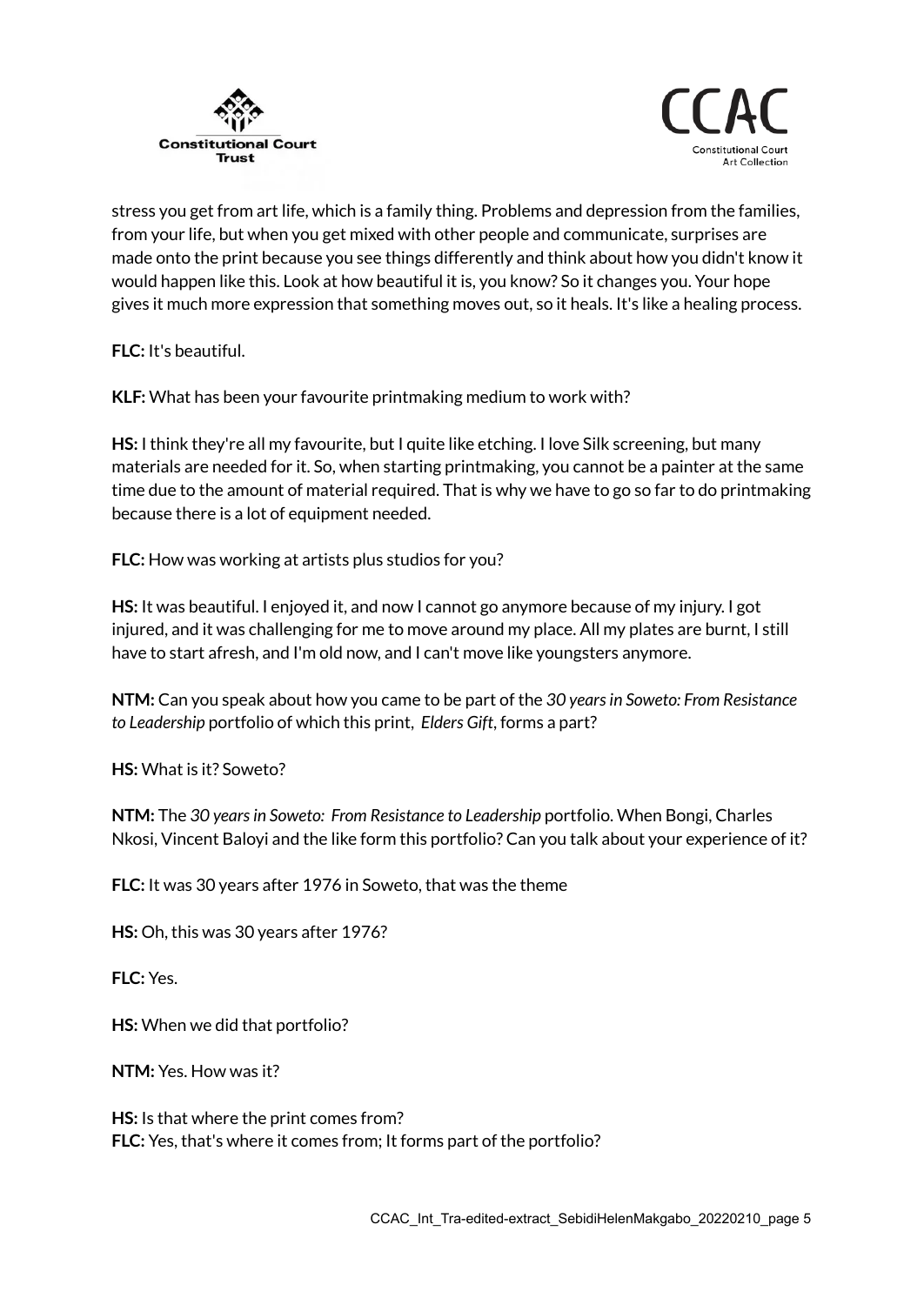



**HS:** (sigh) I don't remember that portfolio. I know the print, but I don't see the portfolio? But I don't know how it came about. Has any artist received the portfolio? I'll have to ask Kim Berman because I don't remember how it came about.

**FLC:** We're not sure either. It was donated to us by the MTN Foundation, and they had a spare set that they donated to the Constitutional Court Trust.

**HS:** I know the print. I've done it. But I don't remember. I remember when we did this portfolio, but I forgot all the arrangements. It was pretty nice as you wanted the answer because, for me, it's not nice to have memory loss about things that happened. You don't just bury them; you forget about them. So it's good to have that kind of memory about that portfolio about 1976; I immensely enjoyed it.

**NTM:** How does this print *Elders Gift* relate to the 1976 Soweto uprising?

**HS:** *Elder's Gift* is about laws and understanding yourself. If you'd like to know more about Soweto and why the children were fighting, you'd understand their pain was that they didn't learn about themselves, and they'd go to school to learn about someone else. What about their knowledge? So *Elders Gift* is like questioning where The gifts lead to? The child is born to receive gifts from you that they should never forget about, but then there's no chance for a child to receive that gift because they have to take somebody else's laws, and that's how the Soweto uprising became.

**FLC:** That's true. Where were you in the uprising occurred?

**HS:** I was in the rural looking after my grandmother. I had a dream in the rural, where two aeroplanes ended the world the same year. The aeroplanes were bombing flats, and people tried to run away from the apartment. The planes were demolishing all these flats. It's only now that I can understand it's an extension of the mind. The world started changing much more during the 70s; the 60s were still better. So slowly, the changes began in the late 70s. And it was at that time that the Soweto Uprising occurred. I don't think it just happened; it was a spirit talking to them. I was in the countryside when I had that dream.

I've dreamt of myself in animal skin clothing; there were these calabashes behind the hut that I was standing in front of, watching those aeroplanes. As I was researching, I found that calabashes are used everywhere as a base for the nation. I still question what to do with that dream?It was a powerful dream for a long time. The aeroplane even changed and became Rusted from demolishing flats. I can see that the apartments were of an extended mind. Which is moving away from the traditional life more than ever before and entering the other world, which are flats; extending flats means extending the mind to nowhere. That's why the **HS**: aeroplane was demolished.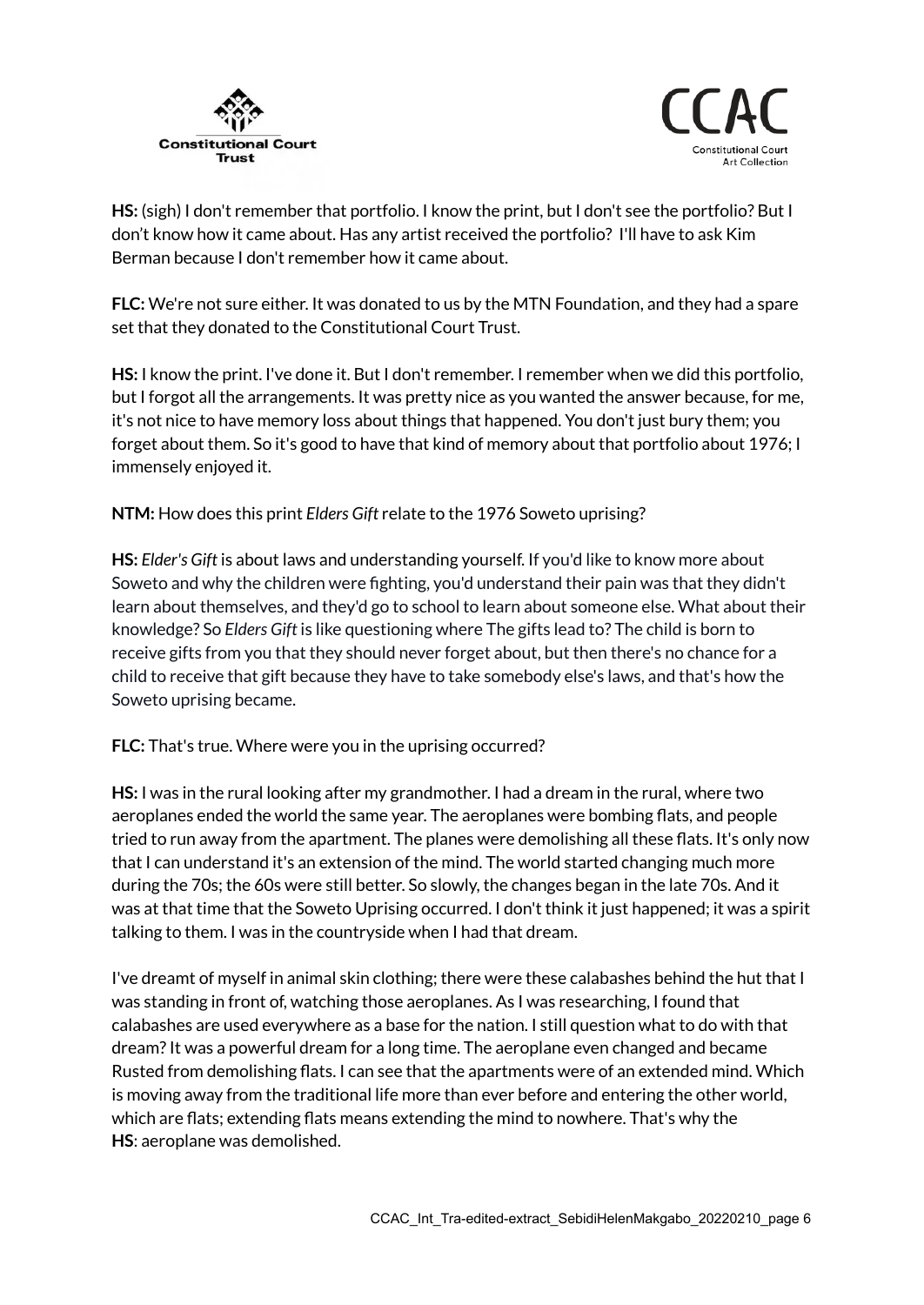



**FLC:** Because it's nowhere...

**HS:** It's nowhere. Yes, so I still have questions about the meaning of that dream because it lasted for a long time, and I was not even able to sleep for two weeks. Nothing has changed in the world; things are going very badly. I think they should ask how you live? When you come to someone's home, as a visitor, how do you give laws when you're a visitor?

**FLC:** You can't

**HS:** So the visitors came and gave laws to people, they came from overseas and gave directions; How do you do that? Can an African man go overseas and pass laws?

## **NTM:** No

**HS:** What made them do that to African people?

**FLC:** What would you say made them do that?

**HS:** I don't want to answer because I can be killed anytime. How do you go with a gun to people while dealing with human life? What does that mean? You're an animal, not a person. So how do you answer that kind of question?

**FLC:** Okay, how did you look back at the uprising in 2006? When was the portfolio made?

**HS:** How do I look back?

**NTM:** Yes, in 2006, what did you think of the uprising from 1976? When was this portfolio made?

**HS:** And you think I should? How do I look back, back to what? To human life to human beings? What do I have to do, I guess?

**FLC:** I think that the question relates more to that specific work, and if you made *Elder's Gifts* thinking specifically of 1976

**HS:** Oh, how does it relate to my work?

**NTM:** Was the print made in 1976 and then saying this is the theme. Does it speak directly to this theme or make me think more generally about it?

**HS:** The thing is, I don't think when I'm doing any work, I'm just playing. I never think of today's situation and what it means. I just do work, and it just comes out spiritually. So that's how it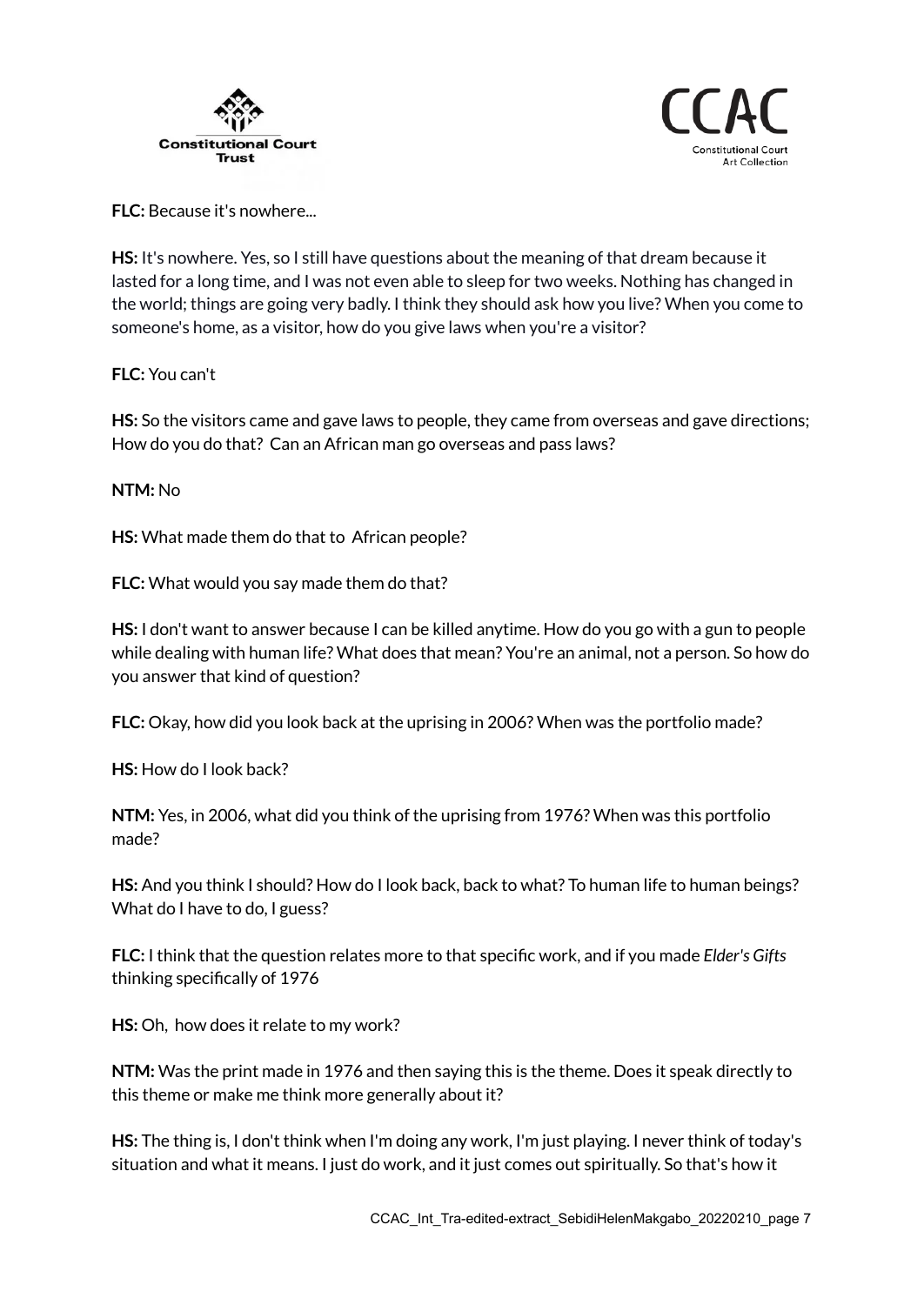



came; I never think of it today. It just happens—all the work I do. I don't think of how they're done. I don't know if I can say I'm setting up this work. When I plan, I fall asleep; I can't do it. However, if I take anything and play around, I enjoy it.

**FLC:** What do you think about the print today?

**HS:** I think things are not changing. They're even getting worse.

**FLC:** Yes,

**HS:** Nothing is changing because the top had not done an excellent work to grow better, the top headhunted leadership and hunting leadership while you found leadership here, not asking how things were done? How do you live with this leadership? Can I learn from you so that I can grow better or cope with what will come in after you've been coping? Because you find ways to cope with life? Did you sit down and question? Can you cope with growth? So if that does not happen, we'd rather keep on growing poorly because that has been buried. It's a shame. It hurts because we gave birth to children. What did they learn? And the creator who gave those gifts to help teach their children was sent here to do his work. His spirit is not being added into any constituent. You can say many times, but if there are no laws of reality made and born with the country, nothing will come right. It is very tough.

**NTM:** How do you see art as being connected to justice? Or human rights in South Africa and globally?

**HS:** When I moved to Joburg, there was art referred to as township art. I didn't understand how they did it... I was doing the work at that time. I've heard that there's township art and people that do art in Soweto but not spiritually. They Were only lucky to survive. So maybe right after the 1980s, during the 80s when Bill Anslie opened the studio, I think Bill Ainslie also had a better thought because he opened the studio and had a workshop that we as artists communicated with the world. Places like the USA and New York. The Tupelo Art Project that people came here to speak worked together. We were pretty open to feeling the world from the outside world. The freedom became understanding that I'm a person I didn't know I was through. I would say Bill Ainslie had opened the border of the art.

As you know before, universities did not take African men and women, but Bill Ainslie decided he was always saying he came from Scotland. He was received; African ancestors received his parents. And now that he got this art world, he wants to share ideas with African people who saved his and his parent's life coming from Europe after a big war. I think Bill Ainslie was a straight talker, but no one liked him because he was sober. He told of how African men saved him, and he used to go to Soweto collecting artists and feeding them in his house because they **HS:** didn't have spaces to do art. So he gathered artists to give room for them to start feeling free. This was when we began to read art; we had not known for long. The art world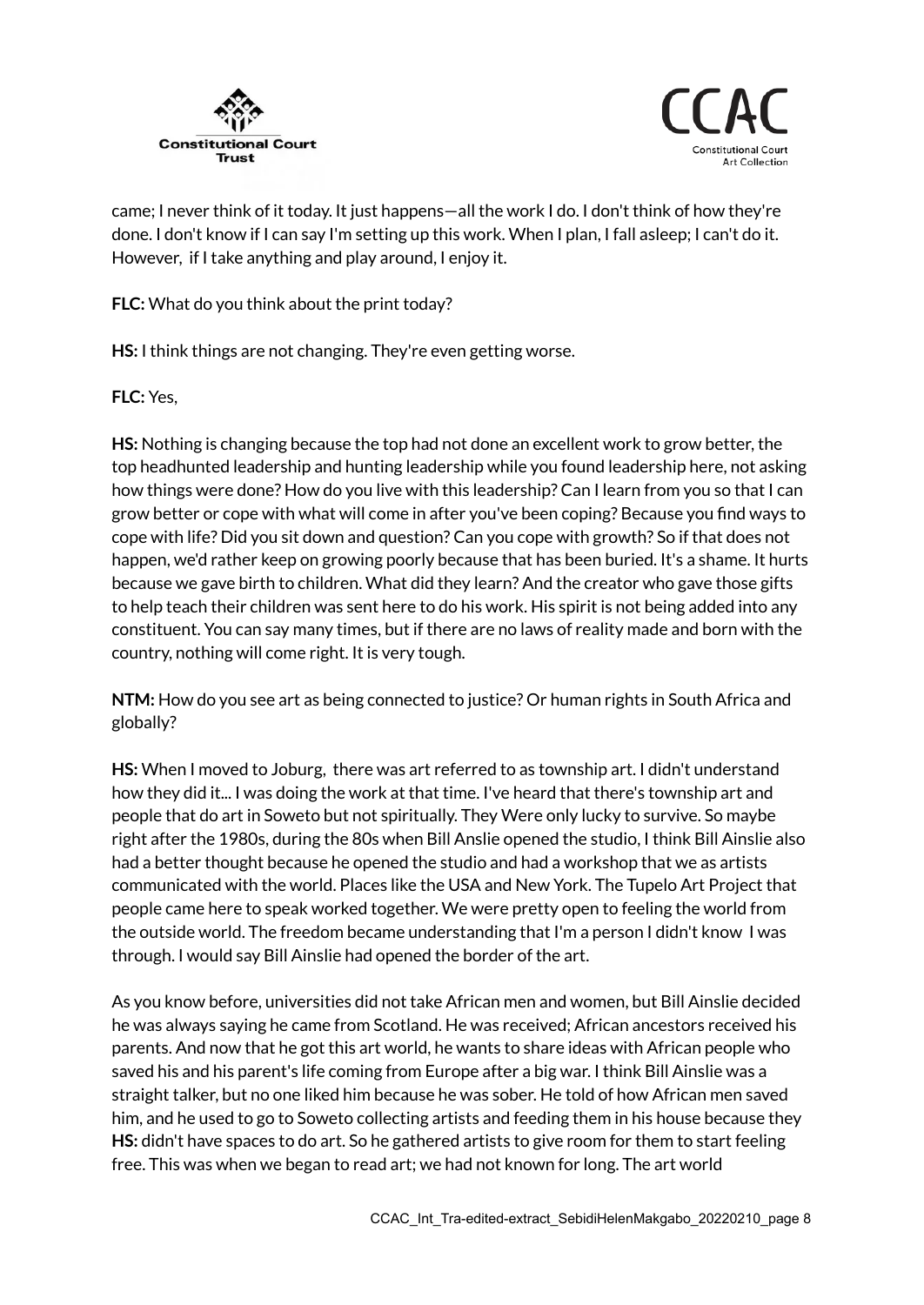



experiences are still on the road, questioning how I will get here or get that? The reading of it?I think in a few years, we'll all have to. We can see the route that art has taken. But right now, it is still very early to say I understand. Maybe before another question, let me make you some tea. We're talking without any drink, and it's not good. Our grandparents didn't want us to speak without giving someone something to drink.

**NTM:** Okay, do you need help?

**HS:** I'm just turning on the kettle. [goes off for a few minutes]

[missed the first part of the sentence as the recorder was paused] Who are you in this world if you don't allow me to teach you what I do.

**FLC:** I started my recording again. Ma is speaking about the sun, which we haven't asked about. I'm interested in this ball or orb, and I don't know what it is.

**HS:** The ball. The thing is, it's black and white, and I don't see better now.

**FLC:** We can try to look for an online image. It is on the drive in acquisition offers in the MTN portfolio [Kay-leigh shows Helen a photo from her phone].

**HS:** Well, now I can see it better. Yeah, the ball represents gifts that the parents have. You have all sorts of insight and spiritual sharing. It's catering for the spiritual gifts as you grow. You are being fitted inside the ball. Everything comes from the spirit. You see, very spiritual people brought us up, not being called sangomas or doctors, no, spiritually, working through the voices, and that was life. We didn't go to the doctor. We didn't go to anything. They had their medicines to heal you. Even when someone is going to die in the community, they would see the clouds. They made us read the clouds. They made us read the moon and stars, understanding what they're saying to you when the stars or the moon are like this in which month, which means this month will happen this way, and it did. It did happen the same way, so the moon's light shows that this time is not good. They knew everything.

Imagine, I was learning about Europe through clouds; through clouds, our grandparents read Europe and told us to work harder because Europeans work hard; If we did not work then or learn how to work, we'd become something else. We learned from clouds about Europe, also about money. We were told stories about money which we didn't have in our hands, we didn't use the money, we bartered skills; we didn't spend money, but learnt about money. Even today, we know what money is about. We're not jumping on the cash only, no. I know I must work hard because I was taught that this shiny might find you empty here [points to brain] with no work when this man comes to you. He's going to blow your brain away. We grew up learning about that. So I remember when I started thinking of this is when I saw all these problems, crowds, people coming from... You know Africa, South Africa is carrying so many people, but you ask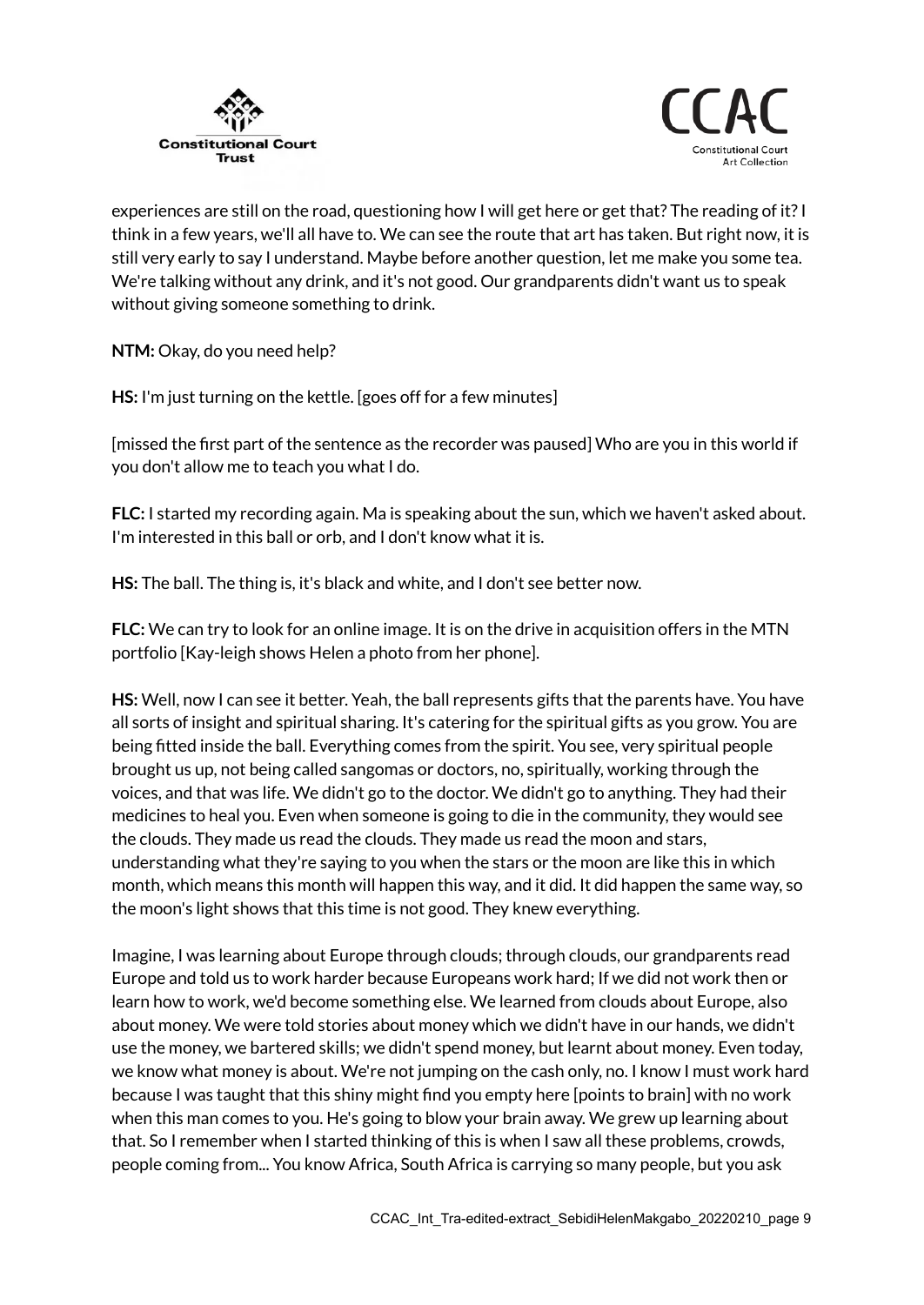



yourself a question, what do they see in South Africa? Then I happened to hear the word money, then I even called a guy we grew up with. I asked, do you remember this name, a shiny man (Padima dinko dirope: *Shine your nose until it blinks*). He asked, (Padima dinko dirope)?I said yes, (Padima dinko dirope).

Do you remember how they said he's running fast this man? This (Padima dinko dirope) one patching will catch you if you don't go quicker and harder. He's very fast running this man? That was called (Padima dinko dirope). (Padima dinko dirope) means shiny man, but he's running very fast. Quickly work hard and gain much more knowledge. Because when he gets here and finds you empty. He's going to blow your brain away. So you see how people have been blown the brain, just talking about money, all the time, but when you say to them, good, this is the work.

They run off; they want money. But it's only this man. Can you imagine this paperman can control so many people? With no knowledge but just paper and men mad. It's a print made, every day, they're printing this money, this person, but when he gets to work, he's magic. He drags everyone to himself. He is big magic because he can take you to himself. That's how they called him a man; they didn't call you money. It's a man, which means they saw the spirit inside this paper, which was a man-made thing. And this spirit is a person but made to be a paper.

**NTM:** I was about to ask if you would associate money with a specific spirit. And so you said, which spirit would you say it is?

**HS:** The spirit, the spirit of money, is Europe. I mean, money is an artwork, like all artworks. And the artist won the prize. After the artist won the award, they decided to use this artwork to dominate the world. And they chose that work to commission the artists. Even today, the same family does not go to any other world, and they can only make money. So it's the man's spirit in the form of paper.

**NTM:** Okay, I'll move on to the next question. Okay. So how do you perceive South Africa's constitution? And its impact on the lived realities of the communities it serves?

## **HS:** Input?

**FLC:** How do you perceive South Africa's constitution and its impact on the lived realities of the communities it serves or is supposed to serve? The law, the Constitution is the law. But the law has changed from apartheid to today. So I think the question is, how do you perceive the new law, the post-apartheid law, the Constitution?

**HS:** This question is challenging because my personal life is a comparison. I don't blame anyone who does not live by the law because I compare it with past laws. It's usually not by their will; the environment influences them they grew up in. I'm not sure of understanding the law because I live by African laws. I never enter into either of those unless I'm invited to **HS:** do so.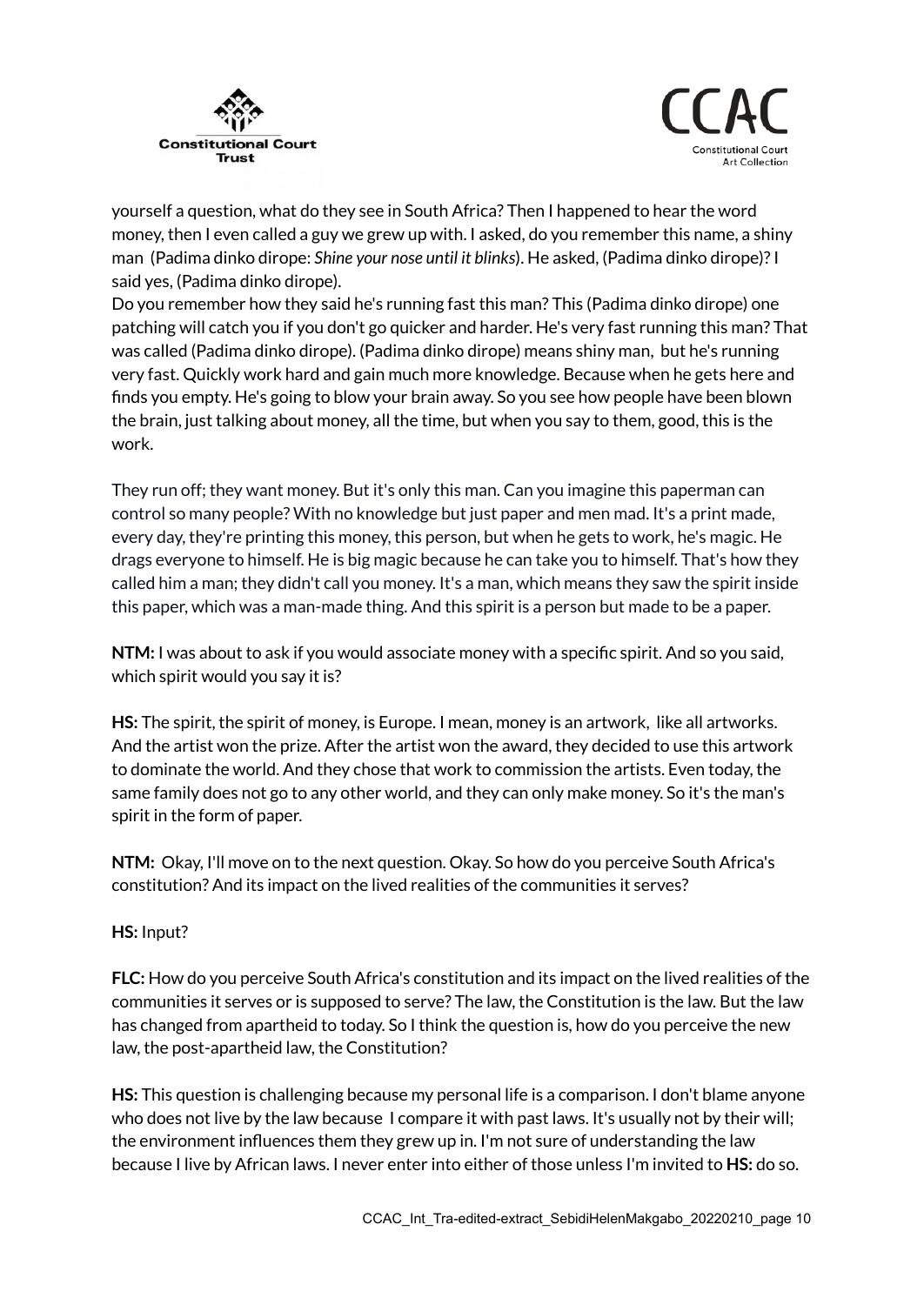



I'm more consistently in the studio. I don't go anywhere else; I happen not to want to do wrong things. We never used police officers, and we know people would get married in Africa. However, the laws used to be in their homes since the courts took laws. The police, we know in the end, will never be rebuilt. Divorces are there because of money. You need to divorce because the minister will say, I'm not there anymore. I've made you married and then go to the court so that the court can benefit.

**FLC:** As Thina said earlier, the law was this imposed system from Europe and apartheid and colonialism that was all through the law. And then, after Apartheid, Thina spoke about the idea of justice under a tree and how the Constitutional Court depicts the law as something that's African as traditional African customary law where people would gather under a tree. The tribal chief would hear everybody out, everybody would have a chance to say what they think, and collectively, they would decide as a community. That's how the law has been before colonialism, and they try to incorporate that African law, that African understanding of law and justice, into the new constitution. I think that's also interesting when you speak about Comparison; that's interesting because it's trying to bring together the European law and the African understanding of the law.

**HS:** It's too far, you know, even though they can try and bring the African law here. They used after European law through education. Education has spoiled everything. How do you take somebody else's child and say I'm teaching you while they have teachers in the homes. As a policeman, you have a right to enforce African laws. As a part of it, you have your parent's land. However, the policeman may need to sell their land to make money. For instance, as I said, there was no divorce in Africa. They used to sit down and solve the problem because there was a long way to go. If you marry and get divorced, you cut your whole life because traditionally, you kill the cow to negotiate with the ancestors.

The blood had so much value. Right now, cow or human blood means nothing. In the past, blood was respected. In marriage, once the cow has been killed for a woman to go to the next family, you shouldn't come back to jump this blood and get back to us. Everything must be solved. So if it has not been solved, you could not come to your parents; instead, the parents should meet, because of respect for the blood. So now the man got over, got inside people, and ran. He was shining too much, and running, got into people's brains and cut them into pieces. Money You've been educated, you're a lawyer, you need to learn how to tell a lie. I mean how to do the good things, then learn how to lie so that you can survive.

The teachers do not take somebody else's teaching. But from the education drawn for teaching standard 12345, those are made because their business was to work more potent and kill us. The education was made for white people to improve themselves, not improve us. But still am say proud of being an African woman because they thought they were improving themselves. They didn't work; I did. The person who worked is the person who's well presented where we are going, all of us. So that is how... it's challenging to say money or laws because education is driving people mad. They must survive. You want to be a doctor, people must get sick. How do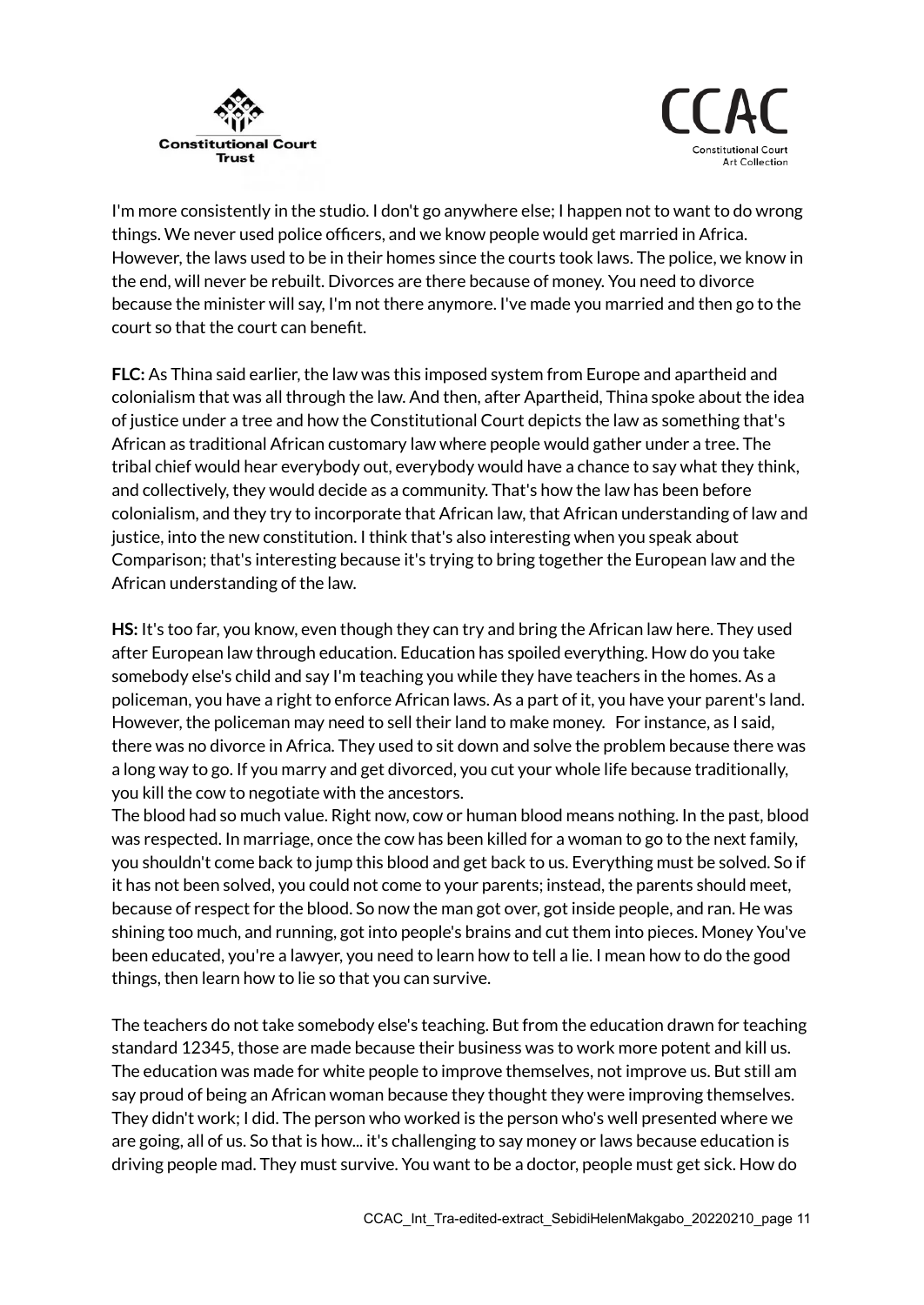



you get into African laws because you want people to get sick to heal them? You get money to survive. That's education. The cars have been made. There are traffic cops, other people. There must be an accident. So that the same traffic cop must work so that things have to survive. Everything had been made by purpose. How do you change that so that you can get to African laws?

## **FLC**: Capitalism.

**NTM:** What inspired the title of Elders Gift? And what gifts do you give and which gifts have you received?

**HS:** What gift do I give? I think I was given a lot of gifts. I know how to do many things. By the grandparents and by my parents. I have learned a lot of skills. I happen to be a Calabash drawer, I mean I helped to collect Calabashes from the bush and clean them decorate them do all the walls (mural). And in the rural, I've worked very hard with grandmother building walls and, helping her to maintain the houses, mud houses. And my mother also helped me to knit and embroidery and sew, we did so much work, which I'm proud of today. And then I realised that, Yes, we had so much gift behind us. But now our children landed with this shining man and cut their brains away. When I make sculptures, I realised that I'm an engineer from the rural. When I touch the sculpture right now. I'm an engineer, I'm doing it the way I want. Because I learned from rural. Every technique that I learned from the real world works for me. And my grandmother used to say, you're wasting time to go to school here is the school at home. So we didn't believe it. So now we can, but they're gone now. I've learned a lot, about the gifts I have. I can open an art centre where I can, but I need helpers with agriculture to start deep down. We can share with the youth, and the parents should also help to share in their homes; because these things when you learn them from homes, you can't take them outside, they are the home, they are the basics of your life. And they they completely build you inside. So I can open an art centre at any time and I'm hoping to help children to see the real gifts. But I don't know how I can start it and where can I started. But maybe in future one will do. Because you feel sorry for the children, for the youth growing and having to hear your parents say I love my child. You look at these parents. Love your child, but you don't teach the child in anything. Anything. After you say you love your child, you grow your child and say, go to the nursery school. What is nursery school, when you are nursing? That person teaches the child the things that you haven't got them. You never gave anything to the child. Yet later you giving the child to go to the school teacher. The only thing that you think you love the child on with, it's when you give **HS:** him money. Giving him the devil, giving blood. You're giving the child blood, is that love.?

**KLF:** We're all taught that if somebody gives you money, it's a show of affection, or care? instead of actually just caring and showing me how I'm supposed to do something to do it myself. You're giving me money to pay someone else to do it for you.

**HS:** It's very difficult. Money had spoilt so many things. Traditionally, we used to do some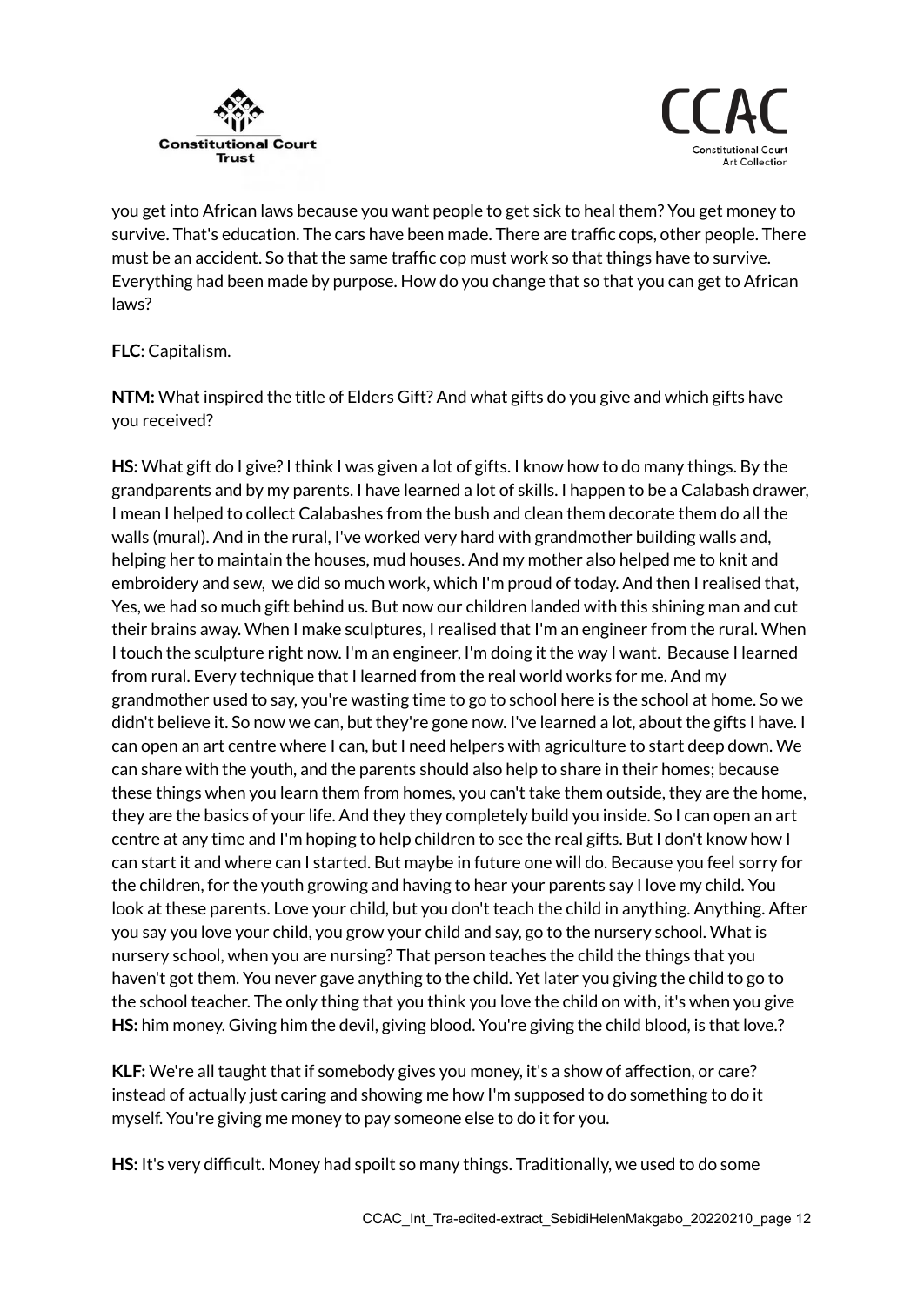



exchanges. We used to wake up in the morning, four o'clock cook and take some food for us to go to school. So this time, you're given money. The neighbourhood doesn't have money. And that child of yours does not even share it with the neigbourhood. That;'s the first trap, it is wrong. So many things have been corrupted by money when the neighbourhood is with you is your brother and your sister you need to share with them, if they don't have, but now they don't , they just eat

**NTM:** How does your work speak to gender-based violence? A state of emergency women are faced within South Africa today?

**HS:** Gender-based violence? Yes. What is gender-based violence?

**KLF:** So currently, we're seeing that women and children are facing a lot of violence from the men in their lives. And I feel like it comes down from what we're taught, as children were young men see their fathers, beating their mothers, and they carry that with them. So I think it does relate to your your speaking of the work that we have to do with our community, teaching one

**KLF:** another, to be respectful to lead with care. But there's been this disconnect in our communities where it's happening quite often, and all we see is violence against women and children. So I just wanted to know how you kind of reflects on those ideas in your work?

**HS:** Oh, Its a very deep question. And it's a shame question. That question, when you read the man in Africa, and South Africa, he's completely lost. And the only action that he can take after his brainwashed is beating what else can he do. Because he's brainwashed. Brainwashing came because of money. We're still getting back to money. With the promise of money. Money has spoilt so many things. Firstly, you get married, without understanding marriage. Marriage is to share the gifts that parents had been given by the Creator to work for, so when they extend, the child gets them to be helping them so that these can be taken further. But that's not there anymore. People got very greedy. By corrupting all these gifts, that was given to the different homes, different parents, so that they can communicate with... so one person got greedy and one person got greedy. And they formed themselves as factories. And now they demolish the whole brain from the man. The man gets married he's wearing pants, but inside is quite empty. So then the sexual problem is there because when you are a woman, you have to have sense that you speak to a man you get happy. Enjoy. The sexual problem came from when you don't **HS:** have good news from your man about your marriage. So then, you're not feeling anything that man has. You can't feel for a man when you don't enjoy the gifts that you are working for. As married people. So the man can beat you because you're not giving him... The sexual thing, it's not moving. It's not working because he's supposed to be motivated by the work that you're talking about when you sitting down at night because tomorrow you have to do this together. It doesn't work like that. So the corruption is in the homes because of having one man taking the whole mill for himself.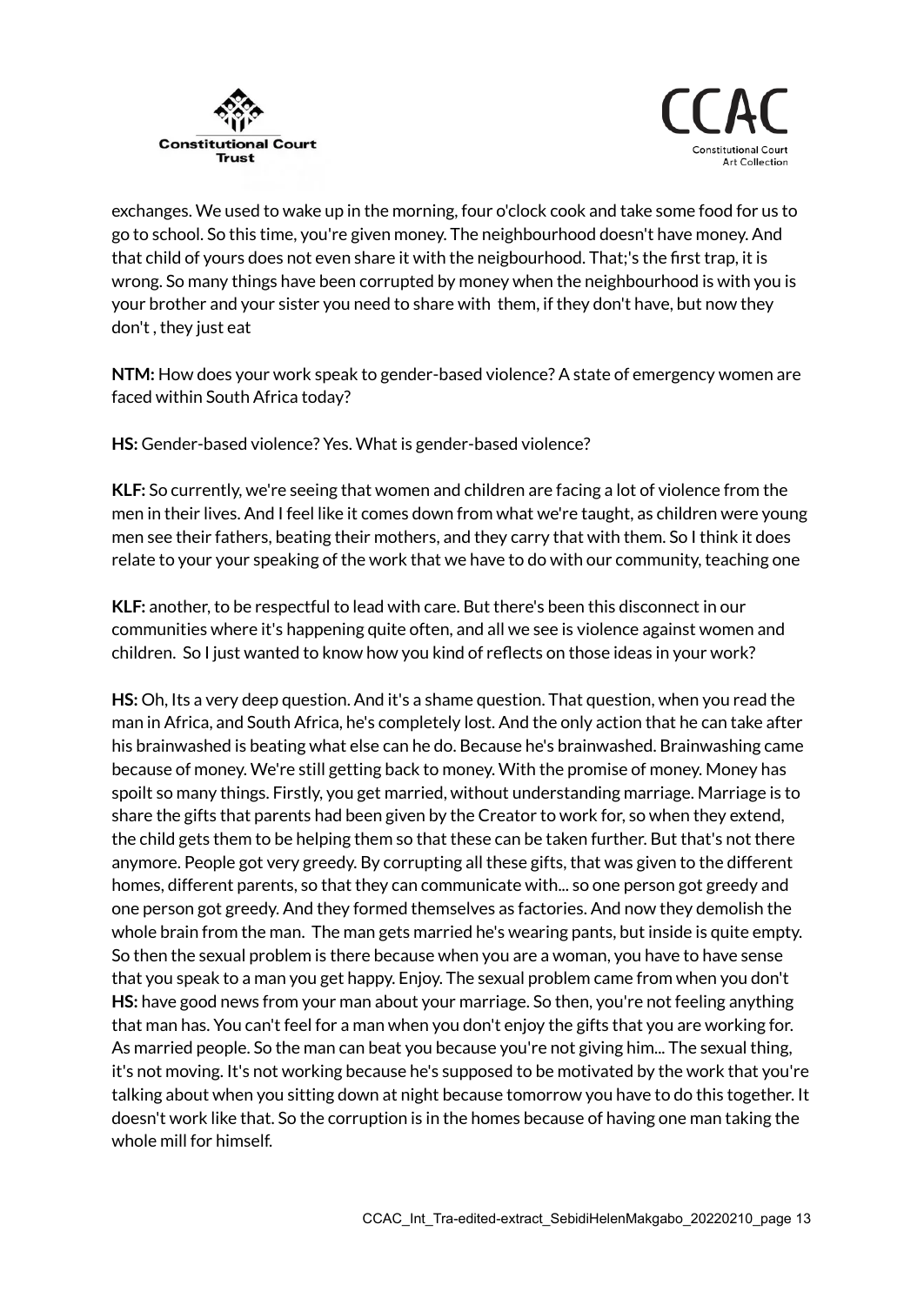



**KLF:** Thank you very much, that was a very insightful answer. I think we've learned a lot.

**HS:** You can't blame a man and the child. The child also is, is like the mother and has to also learn from you as a parent. Like saying that you're giving him money and are paying someone, you don't share with the child.

**FLC:** Okay. I mean, how do you think do you think it is achievable for us to strive towards racialism non racialism in South Africa? Where we all see ourselves as one and there isnt Black, White. Coloured or Indian?

**HS:** That's a really tough question. Because to achieve that, people should get back to their own life, which we should we could share skills and ideas. We have to be equal. Without equality it is very difficult because the sense was made long ago, that this must be taken as a slave for us, as I said, One man decided to own the mean, still goes to the same thing. But this

**HS:** man must be taken as a slave for us. So if you want this thing to go back to reality, give this man who you take in as a slave, his land back to him, so that he can start again.

**NTM:** Do you think that there has been sufficient growth in infrastructure like recreational centres, in the rural townships, communities to teach and inspire the youth

**FLC:** It goes back to education.

**HS:** If the education doesn't change, how will the parent teach a child when the child is demolished at school. African knowledge must start here, African knowledge system must work in their homes and in schools.

**FLC:** But that question also relates to art education, teaching art in schools, right?

**HS:** Also, the teachers themselves in schools must visit the parents, must build friendships with the parents, They must not believe that when I get paid at school... get paid through whose child? if that child is not there, can you get paid? Why can't they go to the parents and appreciate the pay that they get through the child and knock at the door and say "hello, I'm the **HS:** teacher for your child". So the child can also be proud of communication. The teachers must be encouraged to say, look, you got to teach us cause you're teaching the child, your brain became the child teaching. And you are also the child because you don't gain anything elsewhere. To gain is to communicate with the parents. You can't learn about teaching the child and not having learnt about being a human being.

**FLC:** Mama, how has COVID impacted your life and your work?

**HS:** I had it since January. I'm still in COVID right now. But it's also men made because of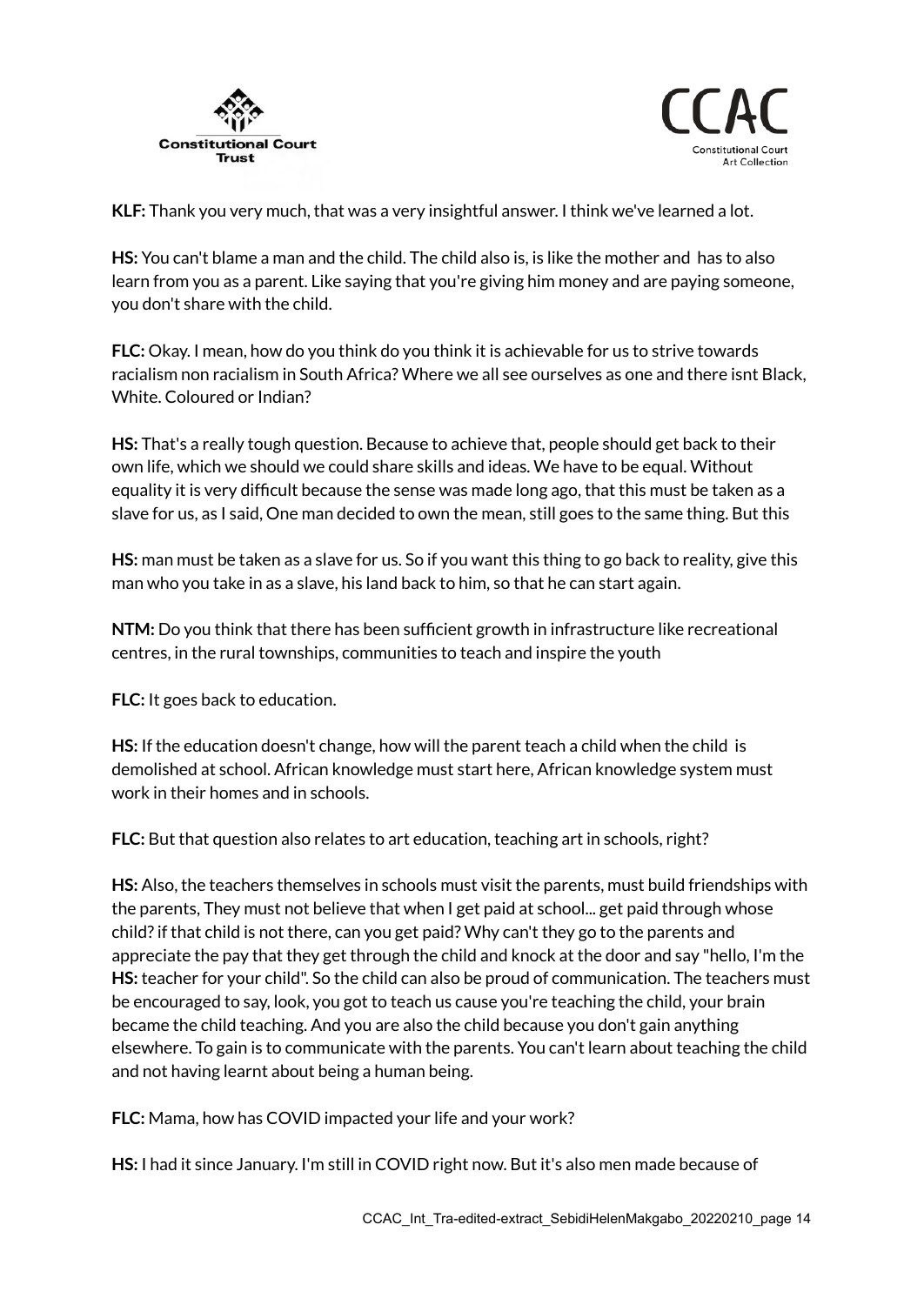



money. COVID. Its man made because of money. People, I don't think they they can read because they blowing themselves and the world because of this paper, can we not read this?

**NTM:** When you make artworks, are you mindful of conservation? That means the preservation and restoration requirements to ensure the longevity of the work, so are you aware of like, the materials that you use and how long they could last and how we could better care for your works?

**HS:** I think the materials I started working with paint long time ago when I was young, I was given a present by my employer. I never changed anything, but I happen to learn about other materials when I was at the Art Foundation, but still, I'm an oil painter. But I've heard that these days, it's much more valued. I don't know, I'm just enjoying the oil painting. Yeah, but I'm trying to say I must learn other materials. So that can be a will to also teach other help other youngsters with the materials? because it's very expensive to buy these materials. So you cant help the child to learn the art while you don't help also to crawl with materials.

**NTM:** Do you have any recommendations on the presentation of the artwork?

**HS:** I always give to the audience, my work to present it the way they feel. I don't work for myself, it's not my work. They must be proud of what I've done for them. I cannot control.

**FLC:** How do you feel about having your work in the Constitutional Court Art Collection (CCAC)? And what does the art collection represents to you?

**HS:** I'm quite happy that they have they have something from me. I'm quite proud of it. Because I didn't know if you do have something from me. After I rejected the invitation that they wanted artists to bring the work to the court. I didn't enter that. So I didn't know if you do have anything from me.

**FLC:** Is there anything you would like us to record in this interview? Anything else?

**HS:** I think I've spoken more about life that is laws. The laws has been left behind. I don't know how the can work without them. Then when we were working at freedom Park, I happen to **HS:** enquire that the traditional leaders must be invited in Pretoria to enter into the park and of course they are in Pretoria, but I don't understand again. Why should the education have so much power over people? You have many people who studied in laws at the Constitutional Court. But they don't see had not studied law as anything. But they don't realise again, that the person who's much more gifted as a lawyer is the person who works spiritually by laws.

I don't know they take so many things by advantage. When you experience it by law, you're much stronger than the person who works by paper being given by someone else. those laws it's a choice that that was taken. But the world was not made by them. Creatorhad done this